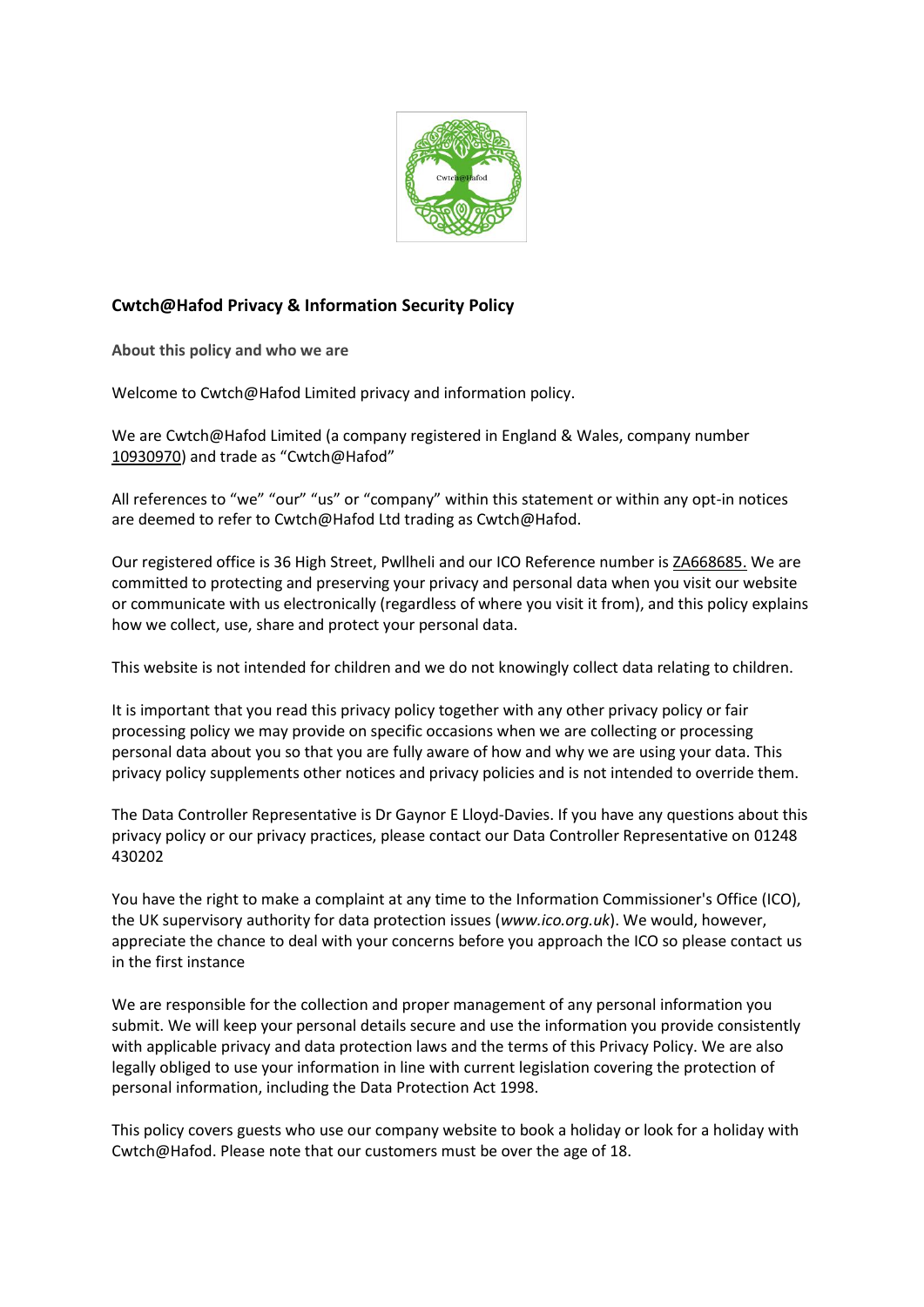We monitor and review our privacy policy regularly and will publish any changes on this web page. This policy was last updated on 15 June 2020. By using the website, you agree to be bound by this policy.

It is important that the personal data we hold about you is accurate and current. Please keep us informed if your personal data changes during your relationship with us.

This website may include links to third-party websites, plug-ins and applications. Clicking on those links or enabling those connections may allow third parties to collect or share data about you. We do not control these third-party websites and are not responsible for their privacy statements. When you leave our website, we encourage you to read the privacy policy of every website you visit.

# **Personal information we collect**

Personal data, or personal information, means any information about an individual from which that person can be identified. It does not include data where the identity has been removed (anonymous data). We may collect, use, store and transfer different kinds of personal data about you and in running and operating the website, we may collect and process the following information:

- Identification: name, title, date of birth, age/age range, gender, location
- Contact details: postal addresses, phone numbers, email addresses
- Account login details: email address, password (which is stored in encrypted form)
- Bookings: property booked, holiday check in/check out dates, cost of the holiday, amounts paid, limited details of other people booked on the same holiday (names, gender, age range)
- Marketing preferences: whether you wish to receive marketing information from us, and if so, by which methods (post, email, telephone, SMS)
- Payment: method, the last four digits of card numbers, payment card expiry date, amounts collected, third party payment service provider references. Please note that we do not capture or store your full card details: payment is handled by our payment service providers (see below)
- Browsing: historical searches, how you use our website and mobile apps, website experience user survey responses, the devices and IP addresses you use to access our services (operating system, browser). We collect this information so that we can continuously improve our website and our service to you
- Holiday experience: any feedback you leave, responses to customer satisfaction surveys, whether you have a pet, interests (e.g. preferred holiday type such as dog friendly cottages)
- Communication: recordings of your phone conversations with our staff (if applicable and generally only for staff training purposes), web chat messages, emails, customer service matters, responses to questionnaires, competition entries, your interaction with our marketing communications (clicking links in our marketing emails, for example – we track this to help ensure our communications are relevant and interesting)

Electronic identifiers: cookies, IP addresses. These electronic identifiers are essential to enable you to log into your online account and to assist you if you encounter difficulties using our online services. You can disable cookies if you wish, but this will hamper our ability to provide online services securely.

We do not collect any Special Categories of Personal Data about you (this includes details about your race or ethnicity, religious or philosophical beliefs, sexual orientation, political opinions, trade union membership, information about your health, and genetic and biometric data). Nor do we collect any information about criminal convictions and offences.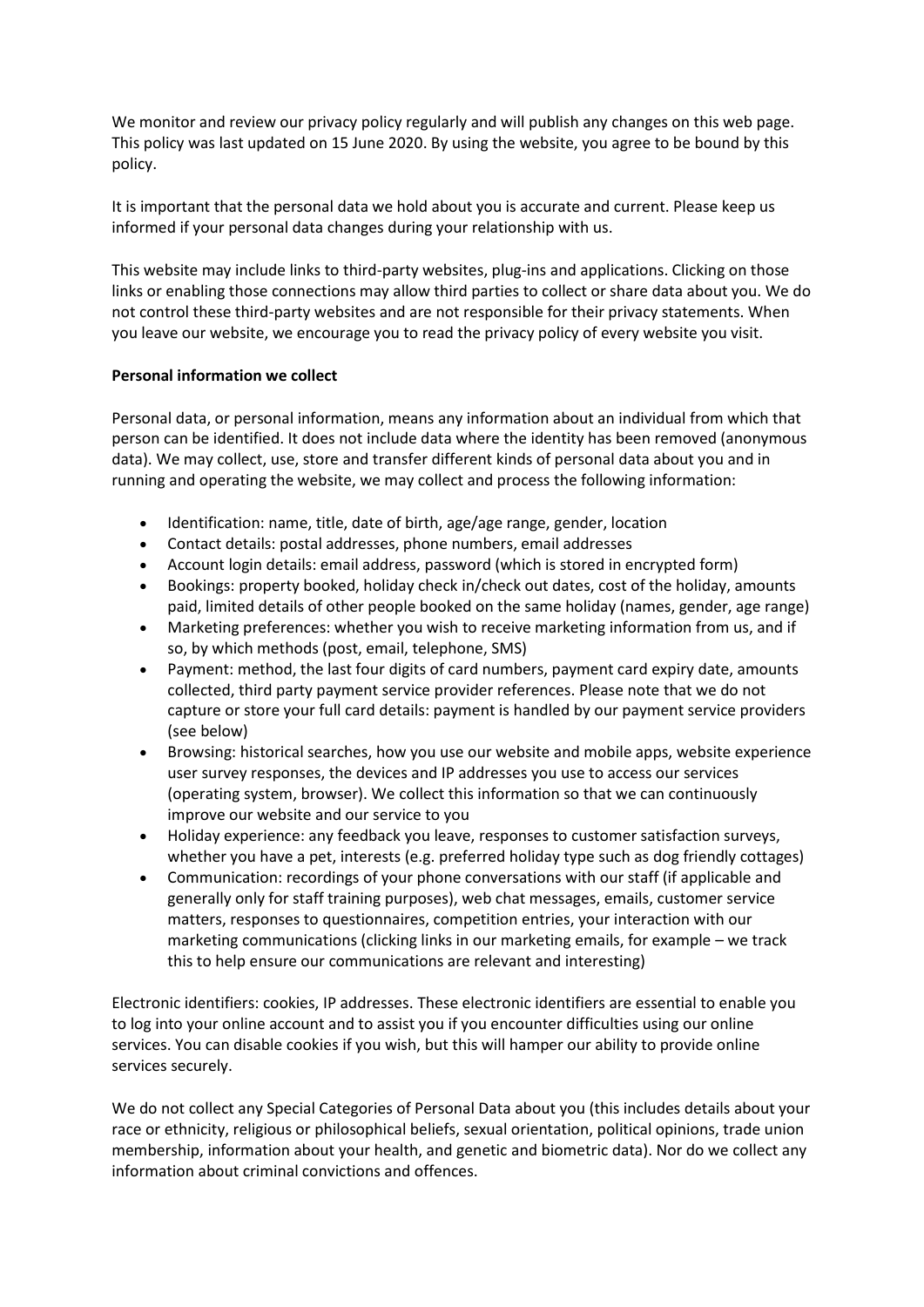Where we need to collect personal data by law, or under the terms of a contract we have with you, and you fail to provide that data when requested, we may not be able to perform the contract we have or are trying to enter into with you (for example, to provide you with goods or services). In this case, we may have to cancel a product or service you have with us, but we will notify you if this is the case at the time.

# **How we collect personal information**

We will only use your personal data when the law allows us to. Most commonly, we will collect information in several ways, as follows:

- From you via the completion of forms on our website, or through contact via e-mail, social media, phone or in person
- Your use of our website
- Third party holiday providers you may book with, who advertise our properties
- Your interaction with our marketing communications
- Third party review services including Trip Advisor
- Like many companies, when you visit our website, we also collect information about usage via cookies, and we also track user and traffic patterns; however, we do not collect personal information via cookies. More information on our use of cookies is detailed below.

### **How we use your personal information**

### **What personal information does Cwtch@Hafod hold?**

Our booking system is via Bookalet, held on a server hosted with Rackspace and cannot be accessed by any third party. We collect and use the information about people we deal with, only as part of our business process and functions. This takes the form of any information used to make up any booking or transaction, carried out between you and us in relation to www.llanfairhall.com and Bookalet. In addition, we may occasionally be required by law to collect and use certain types of information to comply with the requirements of government departments. However no data is exported or supplied to any third parties for the purpose of advertising or promotional purposes. We collect the following information necessary for making a booking with us:

- name
- contact information including postal and email addresses as well as contact telephone number(s)
- other information provided necessary to making a booking, e.g. number of children, pets etc.

We require your personal information to understand your needs and provide you with a better service and in particular for the following reasons:

- Internal record keeping
- We may use the information to improve our products and services
- We may periodically send promotional emails about new products, special offers or other information which we think you may find interesting using the email address which you have provided

• From time to time, we may also use your information to contact you for market research purposes. We may contact you by email, phone, or mail. We may use the information to customise the website according to your interests.

### **Security**

We are committed to ensuring that your information is secure. In order to prevent unauthorised access or disclosure, in line with Bookalet, our booking system, there exist suitable physical, electronic and managerial procedures to safeguard and secure the information collected online.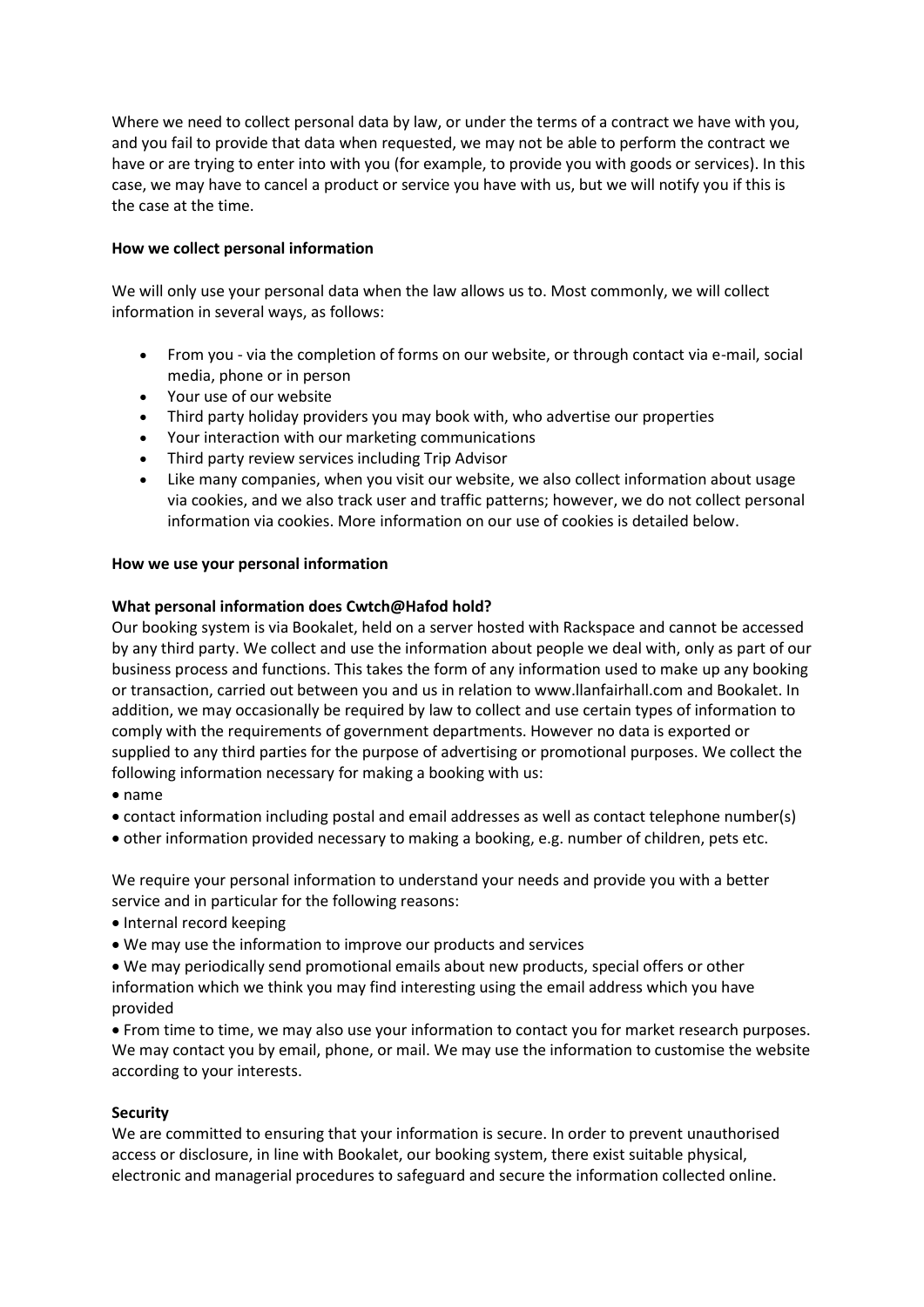If you decide that Cwtch@Hafod should not keep any of your contact details, then upon written request, we will delete all references to you and confirm to you that this has been done. We will take reasonable precautions to prevent the loss, misuse or alteration of your personal information. Of course, data transmission over the internet is inherently insecure and we cannot guarantee the security of data sent over the internet.

For information on the way that Cwtch@Hafod protects personal information sent to external organisations, contact [cwtchathafod@btinternet.com](mailto:cwtchathafod@btinternet.com) via email or in writing to:

Data Protection Officer, Cwtch@Hafod, Brynsiencyn, Llanfairpwllgwyngyll, Anglesey LL61 6SZ.

### **Links to other websites**

Our website may contain links to other websites of interest. However, once you have used these links to leave our site, you should note that we do not have any control over that other website. Therefore, we cannot be responsible for the protection and privacy of any information which you provide whilst visiting such sites and such sites are not governed by this privacy statement. You should exercise caution and look at the privacy statement applicable to the website in question.

# **Controlling your personal information**

Please note that we will not provide any of your information to any third parties. If you have previously agreed to us using your personal information for direct marketing purposes, you may change your mind at any time by writing to or emailing us at [cwtchathafod@btinternet.com](mailto:cwtchathafod@btinternet.com) . You may request details of personal information which we hold about you, if you would like a copy of the information held on you, please email us at [cwtchathafod@btinternet.com](mailto:cwtchathafod@btinternet.com) . If you believe that any information we are holding on you is incorrect or incomplete, please write to or email us as soon as possible, at the above address. We will promptly correct any information found to be incorrect.

We use your personal information to:

- Manage your holiday booking
- Manage your online account
- Understand how to improve our services, to select and advise upon the best holiday properties to match your requirements and to provide the most relevant information and offers to you
- Detect and prevent fraud or abuse of our services
- Enable the display of the most appropriate adverts on our websites and on other websites and services where we place advertising
- Communicate with you, including responding to your emails, messages on social media, web chat requests and handling customer service issues
- Process your payments
- With your permission, send you relevant marketing information such as details of special offers and new properties we think will be of interest to you
- Manage competitions, promotions and special offers in which you participate
- Make sure our servers and websites are operating correctly

We will only use your personal data for the purposes for which we collected it, unless we reasonably consider that we need to use it for another reason and that reason is compatible with the original purpose. If you wish to get an explanation as to how the processing for the new purpose is compatible with the original purpose, please contact the Data Controller Representative on 01248 430202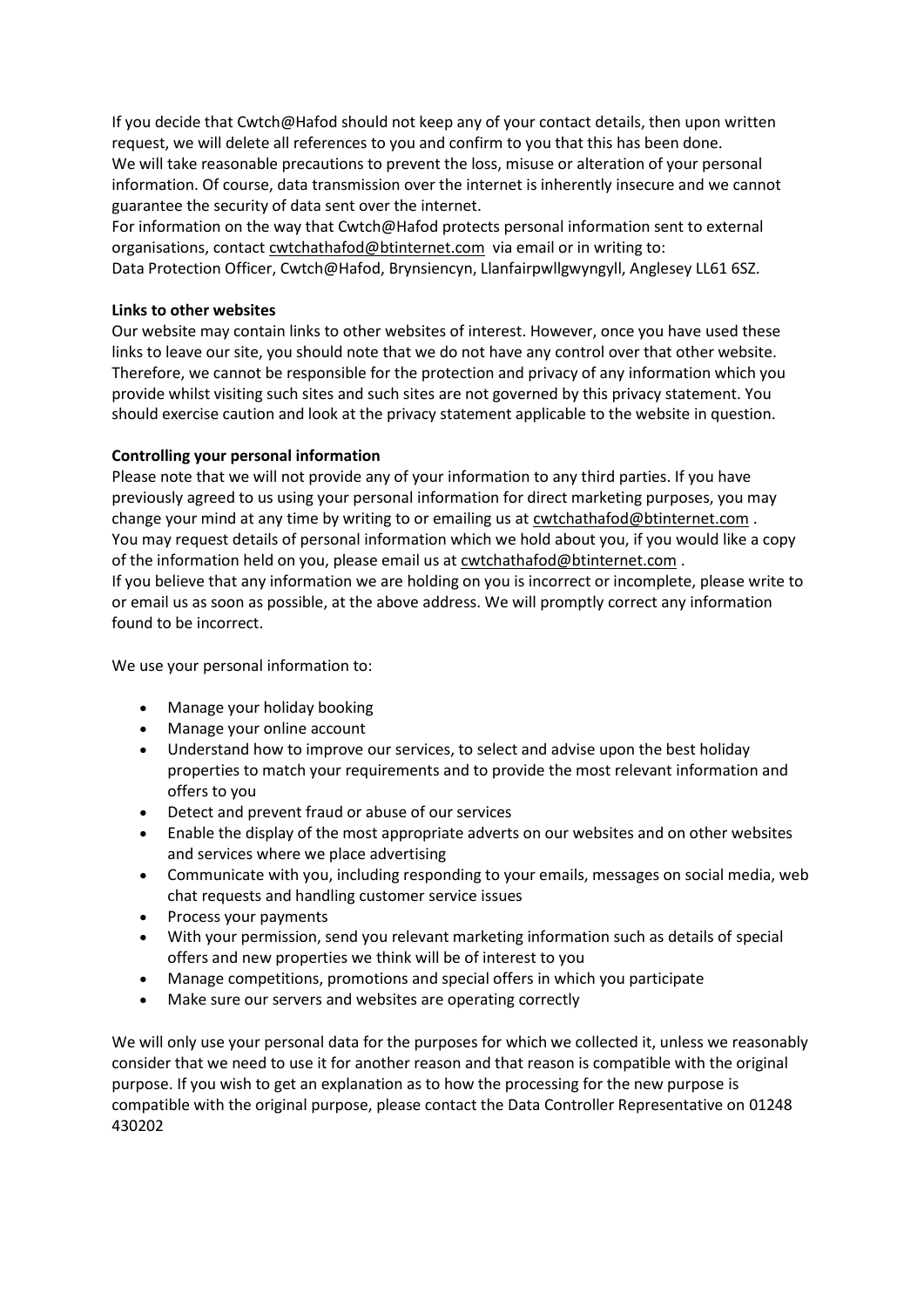# **Legal basis of processing**

There are several grounds on which we will store and use your data, as follows:

- Consent: for certain types of data processing (e.g. marketing activities), we rely on your consent to use your data. You may withdraw your consent at any time (see Your rights below)
- Bookings: much of the time, our use of your data will be because of the holiday booking we manage on your behalf. We will usually retain relevant data for up to six years from the date the booking completes - usually the last day of your holiday
- Legal obligations: we are under certain binding legal obligations, such as accounting to the government for tax and making financial records available for audit. In such cases, we are typically obliged to retain data for up to seven years from the date of the transaction
- Legitimate interests: we use data to manage our operations and to make business process improvements. However, we will always ensure that our legitimate interests will never override your right to privacy.

# **How we share your personal information**

We give some of your contact information to housekeepers, so they can get in contact with you regarding, for example, key collection. (We also give you their contact details, for the same reason).

However, we would note the following:

- We store your data in certain cloud services provided by third parties. Those third parties do not however have access to your data.
- We do not transfer your data outside the UK or the European Union

Any personal information we collect is only used by Cwtch@Hafod. We do not share personal data with any other third parties, other than noted above, unless we are required to do so by law.

# **Security of your data**

We have put in place appropriate security measures to prevent your personal data from being accidentally lost, used or accessed in an unauthorised way, altered or disclosed. In addition, we limit access to your personal data to those employees, agents, contractors and other third parties who have a business need to know. They will only process your personal data on our instructions, and they are subject to a duty of confidentiality.

We have put in place procedures to deal with any suspected personal data breach and will notify you and any applicable regulator of a breach where we are legally required to do so.

We protect your data with various technology-based systems. We also regularly test and evaluate the security of our systems, updating safeguards as necessary. Our staff are trained in the importance of security and privacy and we treat breaches of confidentiality and privacy as disciplinary matters.

We will only retain your personal data for as long as reasonably necessary to fulfil the purposes we collected it for, including for the purposes of satisfying any legal, regulatory, tax, accounting or reporting requirements. We may retain your personal data for a longer period in the event of a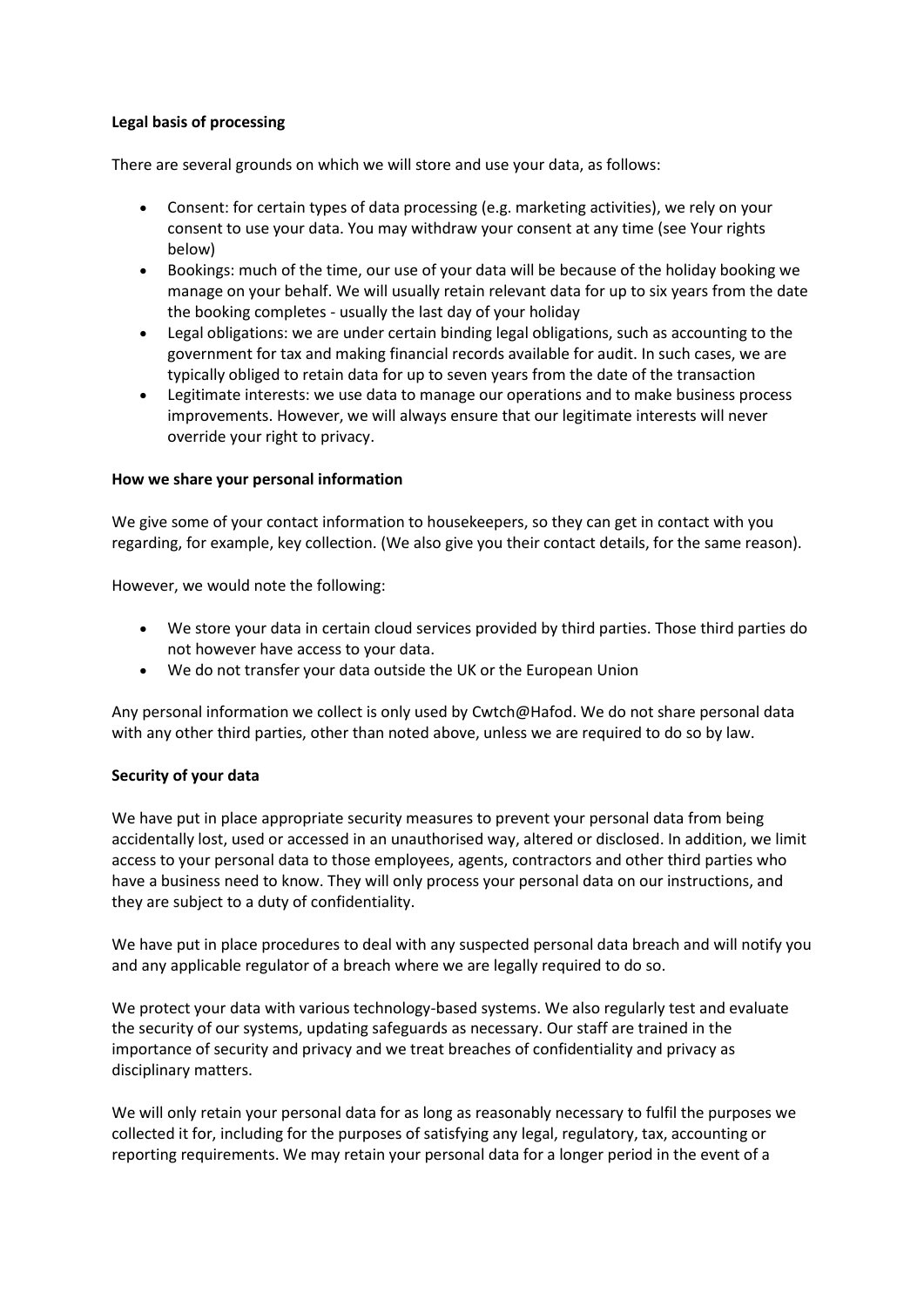complaint or if we reasonably believe there is a prospect of litigation in respect to our relationship with you.

To determine the appropriate retention period for personal data, we consider the amount, nature and sensitivity of the personal data, the potential risk of harm from unauthorised use or disclosure of your personal data, the purposes for which we process your personal data and whether we can achieve those purposes through other means, and the applicable legal, regulatory, tax, accounting or other requirements.

Where your information is no longer required, we will ensure it is disposed of or deleted in a secure manner.

# **Your rights**

We generally use your data either on the basis of your consent or as a result of a holiday booking which you have placed with us. You have the right to withdraw your consent. All of our marketing communications include an unsubscribe link, to make it easy to withdraw consent. If you have an online account with us, you may also log into our website to manage your marketing preferences.

Under certain circumstances, you have rights under data protection laws in relation to your personal data.

If you are concerned about the processing of your data, please contact [cwtchathafod@btinternet.com](mailto:cwtchathafod@btinternet.com) If you are unhappy with our use of your data, you also have the right to make a complaint to the [Information Commissioner's Office](https://ico.org.uk/), which supervises data protection in the UK.

At any time, you have the right to ask us:

- to confirm whether we hold any of your personal data
- to send you a copy of any personal data that we hold about you
- to correct any inaccuracies in your personal data and to add relevant details where the personal data we hold is incomplete
- to delete (to the extent possible) any of your personal data, where we are required by law to do so
- to stop processing your personal data, where we are required by law to do so
- to let you have a portable copy of the personal data we hold about you, where we are required by law to do so
- to stop processing any of your personal data that we process on the basis of our legitimate interests
- to stop sending you marketing material

Please note that when these rights are exercised, we will conduct identification checks in order to ensure your privacy is safeguarded. You will need to contact us by email or post, to exercise these rights. We try to respond to all legitimate requests within 1 month of the request being made. Occasionally it could take us longer than a month if your request is particularly complex or you have made a number of requests. In this case, we will notify you and keep you updated.

You will not have to pay a fee to access your personal data (or to exercise any of the other rights). However, we may charge a reasonable fee if your request is clearly unfounded, repetitive or excessive. Alternatively, we could refuse to comply with your request in these circumstances.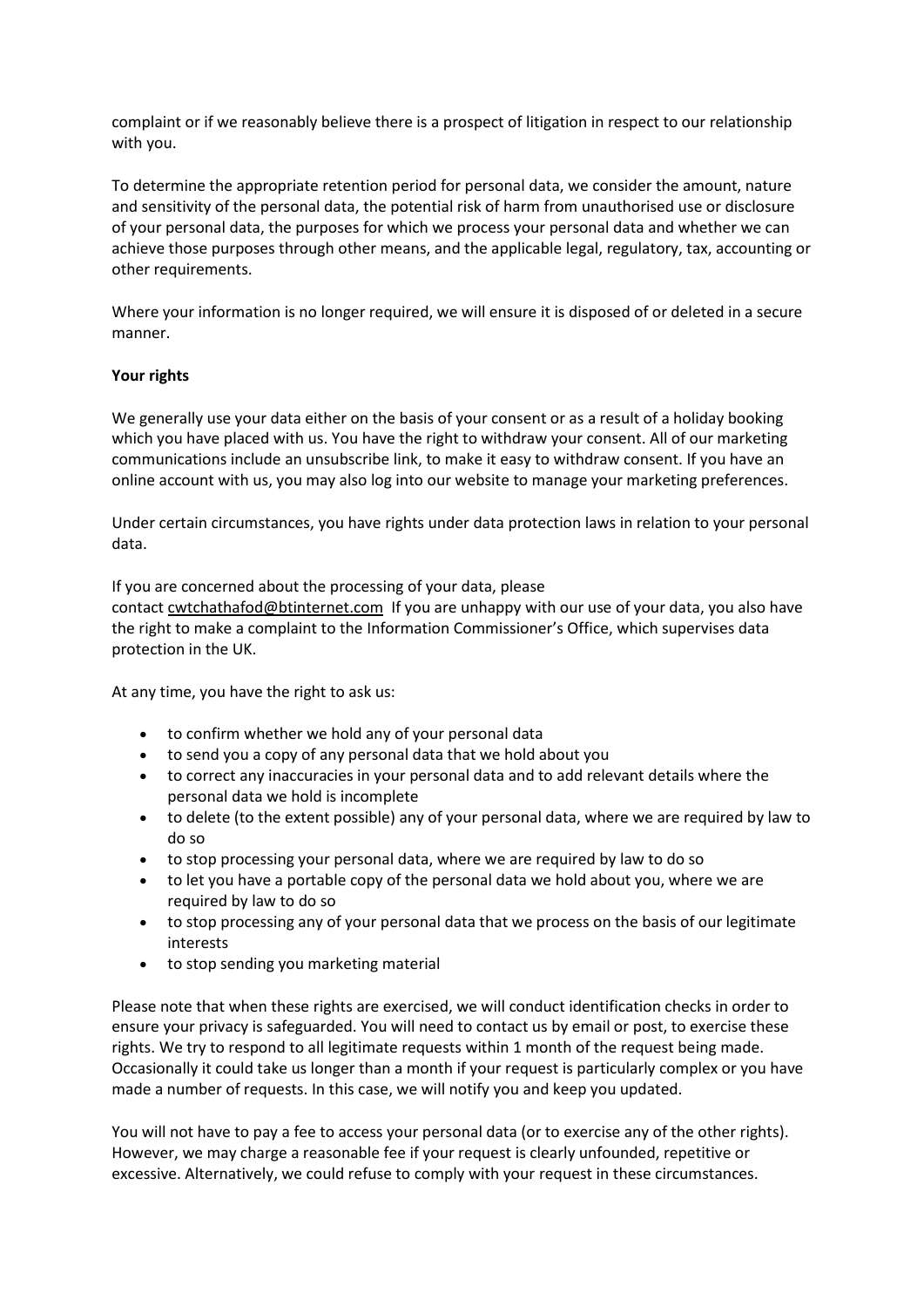We will not contact you for marketing purposes by email, phone or text message unless you have given your prior consent. We will not contact you for marketing purposes by post if you have indicated that you do not wish to be contacted.

# **Marketing Opt-Outs**

You may opt-out of receiving marketing communications from us by contacting us at any time by emailing us at [cwtchathafod@btinternet.com](mailto:cwtchathafod@btinternet.com) or in writing to the Cwtch@Hafod Ltd Data Controller Representative at Griffith, Williams & Co, 36 High Street , Pwllheli or by calling 01248 430202 and asking to speak to the Data Controller Representative.

You can also opt out of certain marketing communications through the following means:

• Email:

By following the unsubscribe link at the bottom of each marketing email or updating your preferences in your account (where applicable). Please note that if you do opt out, you may still be sent non-marketing messages, such as booking confirmations or balance reminders that would be relevant to the service we are providing to you.

• Post:

By following instructions from within the mailing itself or sending back to the sender address • Advertising on third party websites:

You can opt out of personalised marketing from us on third party websites or apps by visiting the following links: Google: <https://support.google.com/ads/answer/2662922>

Facebook: <https://www.facebook.com/ads/preferences>

Please remember that if you change your preference it may take a short time for those preferences to become effective.

# **Cookies**

To comply with EU legislation that was introduced in May 2012, this section documents how our website might collect information from you.

'Cookies' are small pieces of information sent by an organisation to your computer and stored on your hard drive to allow that website to recognise you when you visit. Cookies are sometimes used to improve the website experience of a visitor to a website. They collect statistical data about your browsing actions and patterns but do not identify you as an individual. For example, we may use cookies to pre-fill some information on forms or to enable us to see what people view on the website and for how long. The use of cookies enables us to improve our website, deliver effective marketing and offer a more personalised service.

Cookies contain information that is transferred to your computer's hard drive and then stored there and transferred to us where appropriate to help us to improve our website and the service that we provide to you. You can set your browser to refuse all or some browser cookies, or to alert you when websites set or access cookies. However, if you use your browser settings to block or refuse cookies you may not be able to access all or parts of our site.

You can find more information about the individual cookies we use and the purposes for which we use them by visiting [www.allaboutcookies.org.](http://www.allaboutcookies.org/)